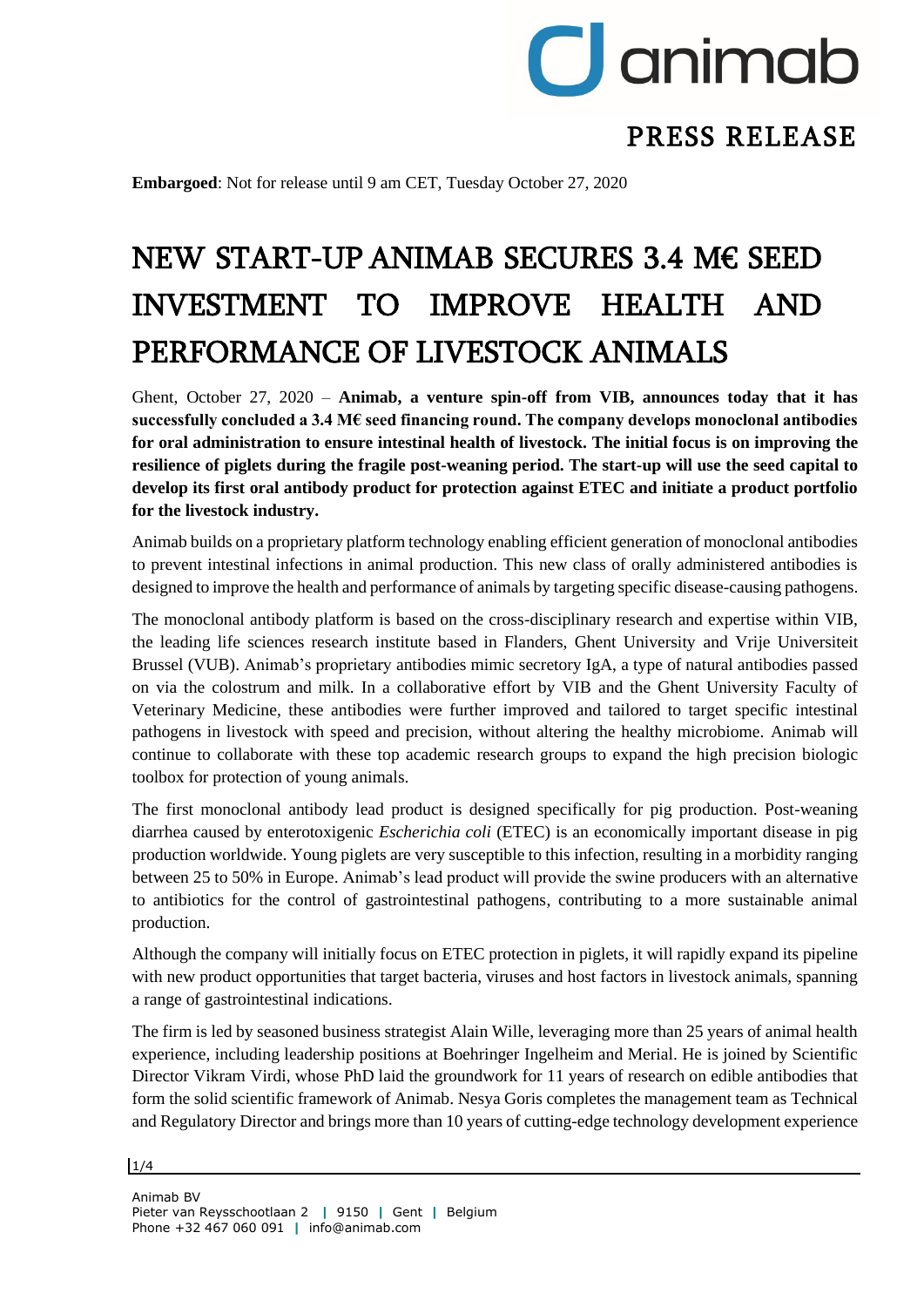to the firm. She combines her role at Animab with the Chief Development Officer function at ViroVet. Chairman of the Board is former CEO and co-owner of the Nuscience group Patrick Keereman. Under his wings, the Belgian animal nutrition company Nuscience has transformed into a multi-product global player. Animab's chairman brings decades of industry knowledge and executive experience that will help guide and grow the new venture. Together, the team has a wealth of knowledge and proven track records in the animal science field.

Animab is backed by a solid European investor consortium who invested 3.4 M $\epsilon$  in a seed round led by Seventure Partners and PMV, and with the participation of Agri Investment Fund, V-Bio Ventures and VIB. The ambition of the investor consortium is to further support the growth of the company through future financing rounds, allowing it to bring this innovative concept to the market as a commercial product.

Commenting on the announcement, CEO Alain Wille says: "The mission of Animab is to design and bring to the market cost-effective solutions that ultimately benefit animals, producers and consumers. Clearly, our first product embodies that goal as it targets widespread pathogenic intestinal bacteria in pigs. Additionally, reducing the need to use antibiotics in animal production is also good for people and society."

Nico Callewaert (VIB-Ghent University), one of the scientific founders, explains: "Together with the labs of Profs. Ann Depicker (VIB-Ghent University), Henri De Greve (VIB-VUB) and Eric Cox (Ghent University), our cross-disciplinary science teams collaborated intensely to develop a new antibody technology designed for oral ingestion, set up a scalable, cost-effective microbial production process, and demonstrate that they can protect piglets against ETEC infection. It is very rewarding to see that our scientific discoveries will now be translated by Animab into market-ready products."

Laëtitia Gerbe (Seventure Partners) and Kenneth Wils (PMV) also mention that "it is clear that the technology has potential to bring about a disruptive change in the animal production. *E. coli* is a highly prevalent pathogen causing disease in swine production without effective non-antibiotic control options. We are proud to support Animab whose management has the necessary expertise and vision to provide the industry with a totally new range of solutions."

Jérôme Van Biervliet, Managing Director of VIB, adds: "We are thrilled to announce our newest spin-off Animab, adding a new player to the growing animal health start-up ecosystem. By moving VIB innovations beyond human health, we recognize the importance of the One Health approach, as the health of people, animals and the environment are all interconnected."

# **Contact info:**

# **For Animab**

Alain Wille, CEO, available for interviews. Phone: +32 467 06 00 91 Email: alain.wille@animab.com

\*\*\*

# **About Animab**

Animab is a new venture designed to address the changing needs of animal production. Using proprietary research discoveries, Animab targets the emerging science and new possibilities in the gut. The interdisciplinary team integrates cutting-edge research, animal science, and biotechnology for product breakthroughs in animal health, cost-efficiencies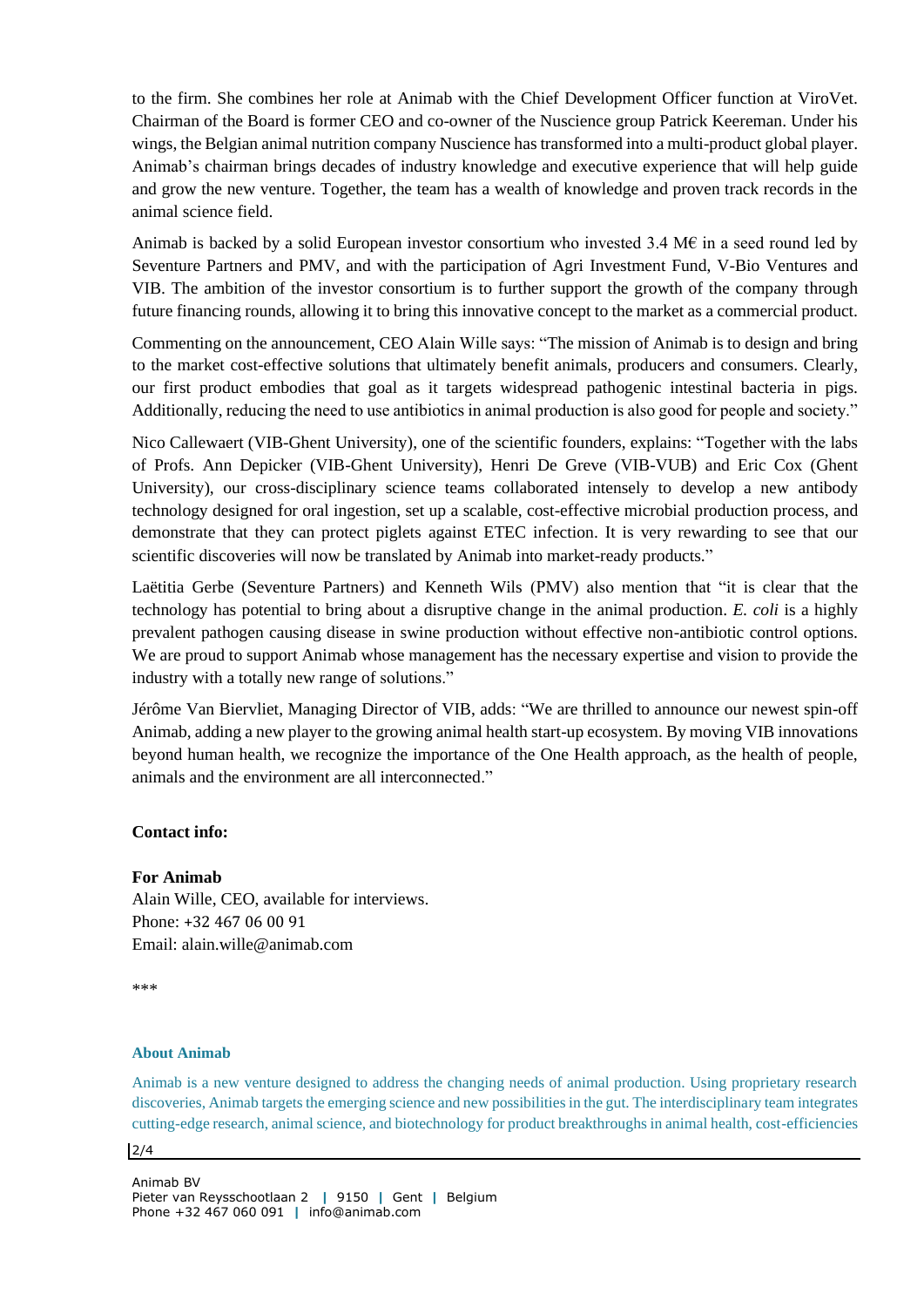and sustainability. Led by an experienced group of experts with expertise in a range of relevant domains from vaccines, biotechnology, business management and international marketing, Animab is dedicated to offering a safe and sustainable way to ensure animal performance. More information: www.animab.com.

# **About VIB**

VIB is an excellence-based entrepreneurial research institute in life sciences located in Flanders, Belgium. VIB's basic research leads to new and innovative insights into normal and pathological life processes. It unites the expertise of all its collaborators and research groups in a single institute, firmly based on its close partnership with 5 Flemish universities (Ghent University, KU Leuven, University of Antwerp, Vrije Universiteit Brussel and Hasselt University) and supported by a solid funding programme from the Flemish government. VIB has an excellent track record on translating basic scientific results into pharmaceutical, agricultural and industrial applications. Since its foundation in 1996, VIB has created 25 start-up companies, now employing over 900 people. More information: www.vib.be.

#### **About Seventure Partners**

With €750m net commitments under management as of the end of 2018, Seventure Partners is a leading venture capital firm in Europe. Since 1997, Seventure Partners has been investing in innovative businesses with high growth potential in two fields: Life sciences across Europe, Israel, Asia and North America, and Digital technologies mainly in France and Germany.

In Life sciences, the main areas of focus include "classic" approaches such as biotechnology and pharmaceuticals, diagnostic and medtech, industrial biotechnology, as well as "beyond the pill" approaches such as MICROBIOMElinked innovations, nutrition, foodtech, digital/connected health and personalized medicine. Investments can range between €500k and €10m per round, and up to €20m per company, from early to late stage. In March 2018, Seventure Partners launched AVF, a new fund dedicated to animal nutrition, feed and health with Adisseo as strategic partner.

For more details: www.seventure.fr/en Twitter: @seventurep

#### **About PMV**

PMV is an investment company that shapes the economic future of Flanders by financing promising companies from the very start to growth and internationalization. With over 1 billion euros in assets under management and led by experienced professionals, PMV offers tailor-made financial solutions for entrepreneurs with a solid business plan and a strong management team, including venture capital, loans and guarantees. More info about PMV can be found on www.pmv.eu.

#### **About V-Bio Ventures**

V-Bio Ventures (www.v-bio.ventures) is an independent venture capital firm specialized in building and financing young, innovative life science companies. V-Bio Ventures was established in 2015 and works closely with Belgiumbased VIB, one of the world's premier life science institutes. The fund invests throughout Europe in start-up and earlystage companies with high growth potential focusing on technologies that provide transformational improvements in the biopharmaceutical, pharmaceutical, diagnostics and agricultural sectors.

#### **About Agri Investment Fund**

Agri Investment Fund (AIF) is an investment company, part of MRBB, the financial holding of Boerenbond (Farmer's Union). AIF invests in innovative companies that contribute to strengthen the competitiveness of the agricultural production in the regions where Boerenbond is active. AIF is located in Leuven, Belgium. [www.aifund.be](http://www.aifund.be/)